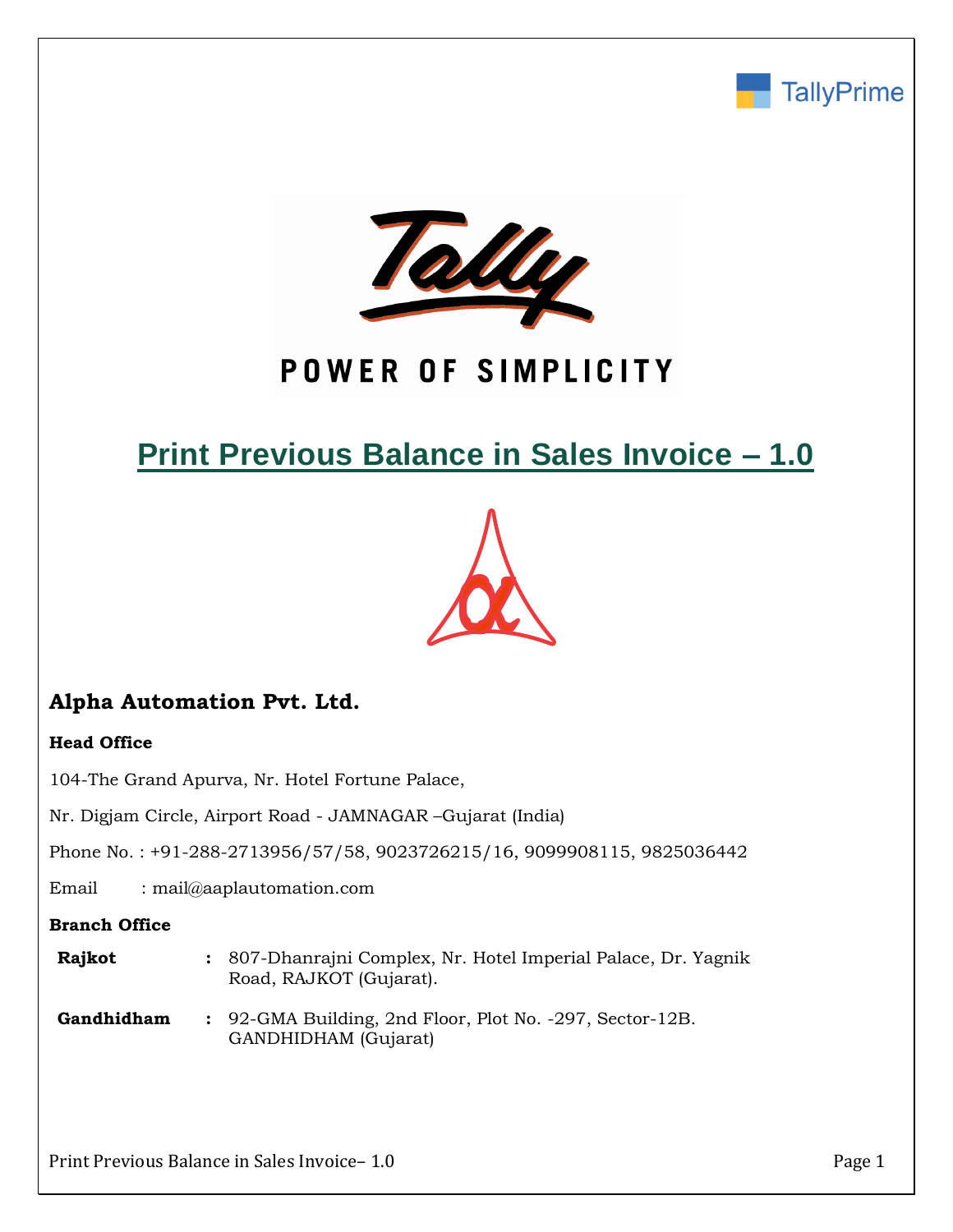

© 2020 Alpha Automation Pvt. Ltd. All rights reserved.

Tally, Tally 9, Tally9, Tally.ERP, Tally.ERP 9, Shoper, Shoper 9, Shoper POS, Shoper HO, Shoper 9 POS, Shoper 9 HO, TallyDeveloper, Tally.Server 9, Tally Developer, Tally. Developer 9, Tally.NET, Tally Development Environment, TallyPrime, TallyPrimeDeveloper, TallyPrime Server, Tally Extender, Tally Integrator, Tally Integrated Network, Tally Service Partner, TallyAcademy & Power of Simplicity are either registered trademarks or trademarks of Tally Solutions Pvt. Ltd. in India and/or other countries. All other trademarks are properties of their respective owners.

Version: Alpha Automation Pvt. Ltd. / Print Previous Balance in Sales Invoice /1.0/ Oct-2020.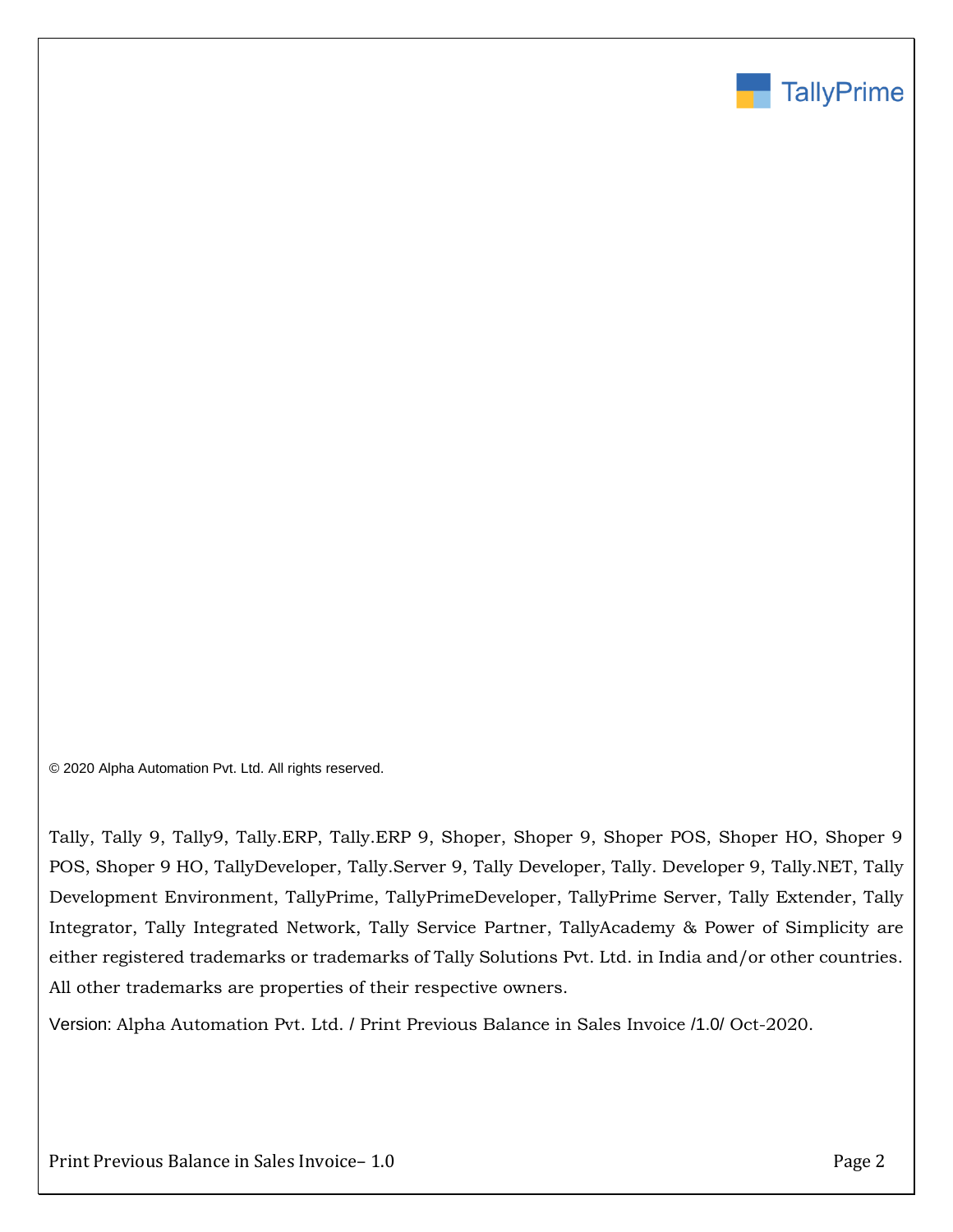

# **Print Previous Balance in Sales**

## **Invoice – 1.0**

### **Introduction**

This module will print Previous Balance in Sales Invoice. It also gives the option of Printing Previous Balance Part on Left Side or Right Side of the Invoice. It will not print Previous Balance for the Cash Sale. It gives option of Printing or Not Printing Previous Balance Part permanently at the Voucher Type configuration. Even if User has selected Printing of Prev Balance for that Voucher Type, User can select Yes/No in Print Configuration while printing Sales Invoice.

### **Benefits**

• It prints Previous Balance, Current Bill Amount and Net Balance in Sales Invoice.

### **What's New?**

• Compatible with TallyPrime

**Important!** Take back up of your company data before activating the Add-on.

Once you try/purchase an Add-on, follow the steps below to configure the Add-on and use it.

#### **Installation**

- 1. Copy the TCP file in TallyPrime Folder.
- 2. Gateway of Tally  $\rightarrow$  F1 (Help) $\rightarrow$  TDL & Add-on  $\rightarrow$  F4 (Manage Local TDL)  $\rightarrow$ Select Yes in Load TDL on Startup and give the file name of TCP File. After pressing the Enter Key will show TDL Status which should be as Loaded.

#### **System requirements:**

No additional hardware / software infrastructure is required for executing and operation this applications module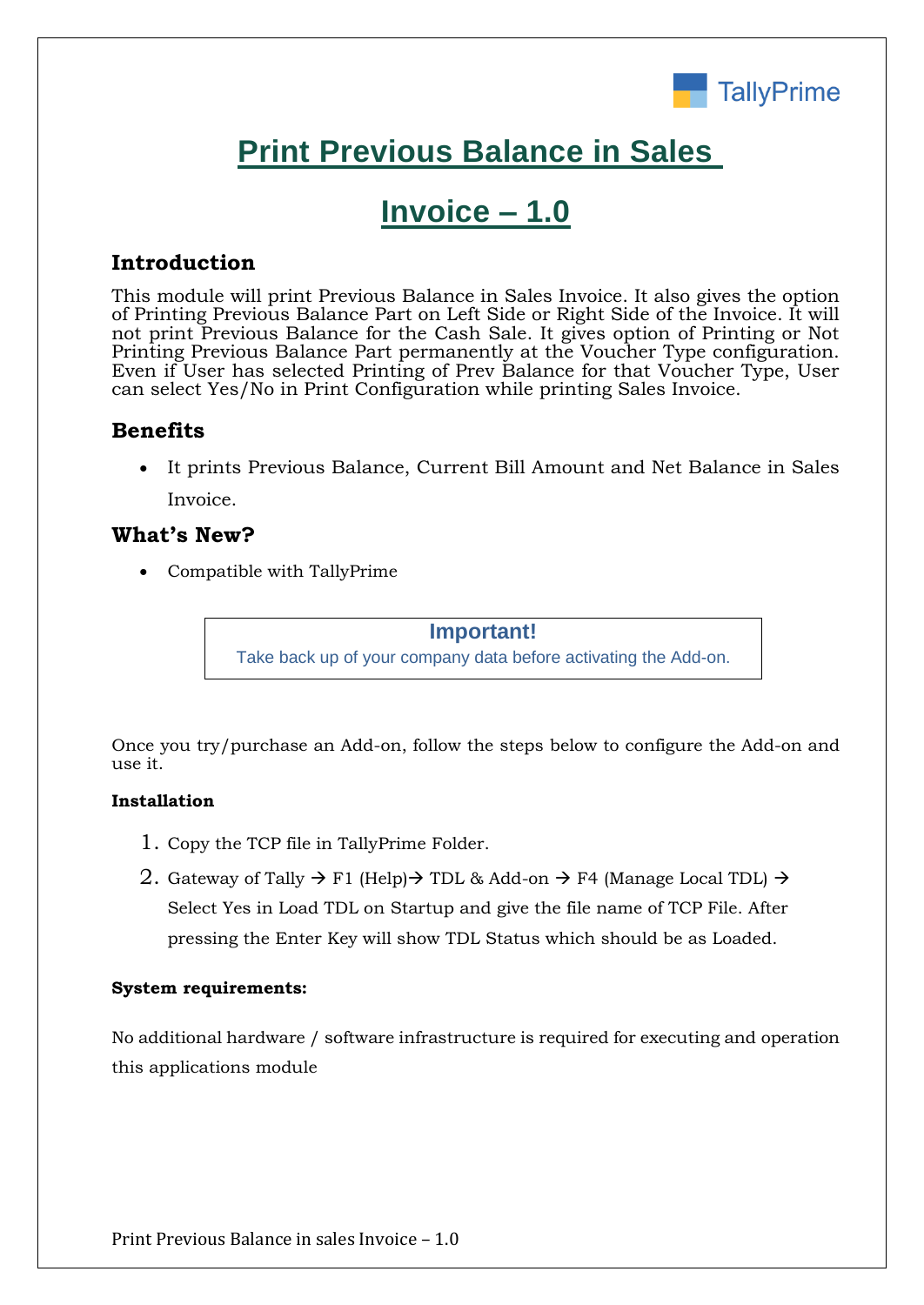

#### **1. Activate the Add-on.**

#### *For TallyPrime Release 1.0*

Go to **Gateway of Tally** → **F1: Help** → **TDL & Add-On** → **F6: Add-On Features**. Alternatively, you may press **CTRL + ALT + T** from any menu to open TDL Management report and then press **F6: Add-On Features**

Set "**Yes**" to the option "**Print Previous Balance in Sales Invoice?"**

| <b>Add-On Features</b>                        |          |  |
|-----------------------------------------------|----------|--|
| Print Previous Balance In Sales Invoice ? Yes |          |  |
|                                               |          |  |
|                                               |          |  |
|                                               |          |  |
|                                               |          |  |
|                                               |          |  |
|                                               |          |  |
|                                               | Accept ? |  |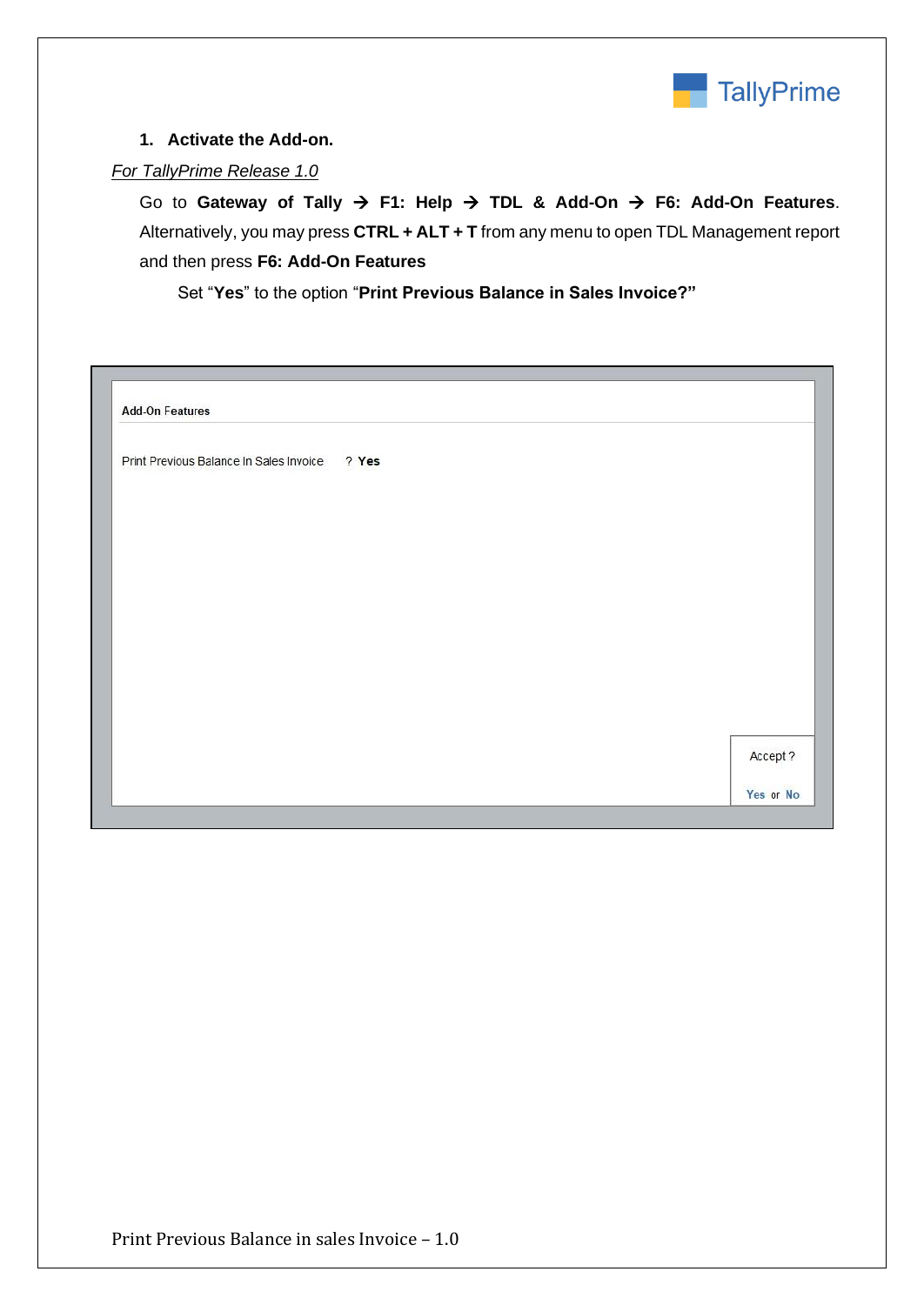

#### **Detailed User Guide:**

#### **1.** Go to **Gateway of Tally**  $\rightarrow$  **Alter**  $\rightarrow$  **Voucher Type**  $\rightarrow$  **Select sales voucher.**

Select Print Previous Balance Position to be printed on Sales Invoice. Select Left if you want to print on Left Side of Sales Invoice, Select Right if you want to print on Right Side of the Sales Invoice and Select No if you do not want to print Previous Balance for that Voucher Type.

| <b>EDU</b><br>K: Company                                                                                                                                                                                  | Y: Data                                   | Z: Exchange                                                   | $G:Go$ To                            | O: Import                  | E: Export     |
|-----------------------------------------------------------------------------------------------------------------------------------------------------------------------------------------------------------|-------------------------------------------|---------------------------------------------------------------|--------------------------------------|----------------------------|---------------|
| <b>Voucher Type Alteration</b><br>: Sales - GST<br>Name<br>(alias)<br>Ì.                                                                                                                                  |                                           |                                                               | <b>E</b> System Soluation            |                            |               |
|                                                                                                                                                                                                           | General                                   | Print voucher after saving                                    | Printing<br>: No                     | <b>Print Prev Balance</b>  | Name of Class |
| Select type of voucher<br>Abbreviation<br>Activate this Voucher Type                                                                                                                                      | : Sales<br>: Sale<br>: Yes                | <b>Print Previous Balance</b>                                 | Left                                 | Left<br><b>No</b><br>Right |               |
| Method of voucher numbering<br>Use advanced configuration                                                                                                                                                 | : Automatic<br>: $No$                     | Use for POS invoicing<br>Default title to print               | : No<br>: TAX INVOICE                |                            |               |
| Use effective dates for vouchers<br>Allow zero-valued transactions<br>Make this voucher type as 'Optional' by default : No<br>Allow narration in voucher<br>Provide narrations for each ledger in voucher | N <sub>o</sub><br>: $No$<br>: Yes<br>: No | Default bank<br>Default jurisdiction<br>Set/alter declaration | : State Bank of India<br>ċ<br>$:$ No |                            |               |
| Enable default accounting allocations                                                                                                                                                                     | : $No$                                    |                                                               |                                      |                            |               |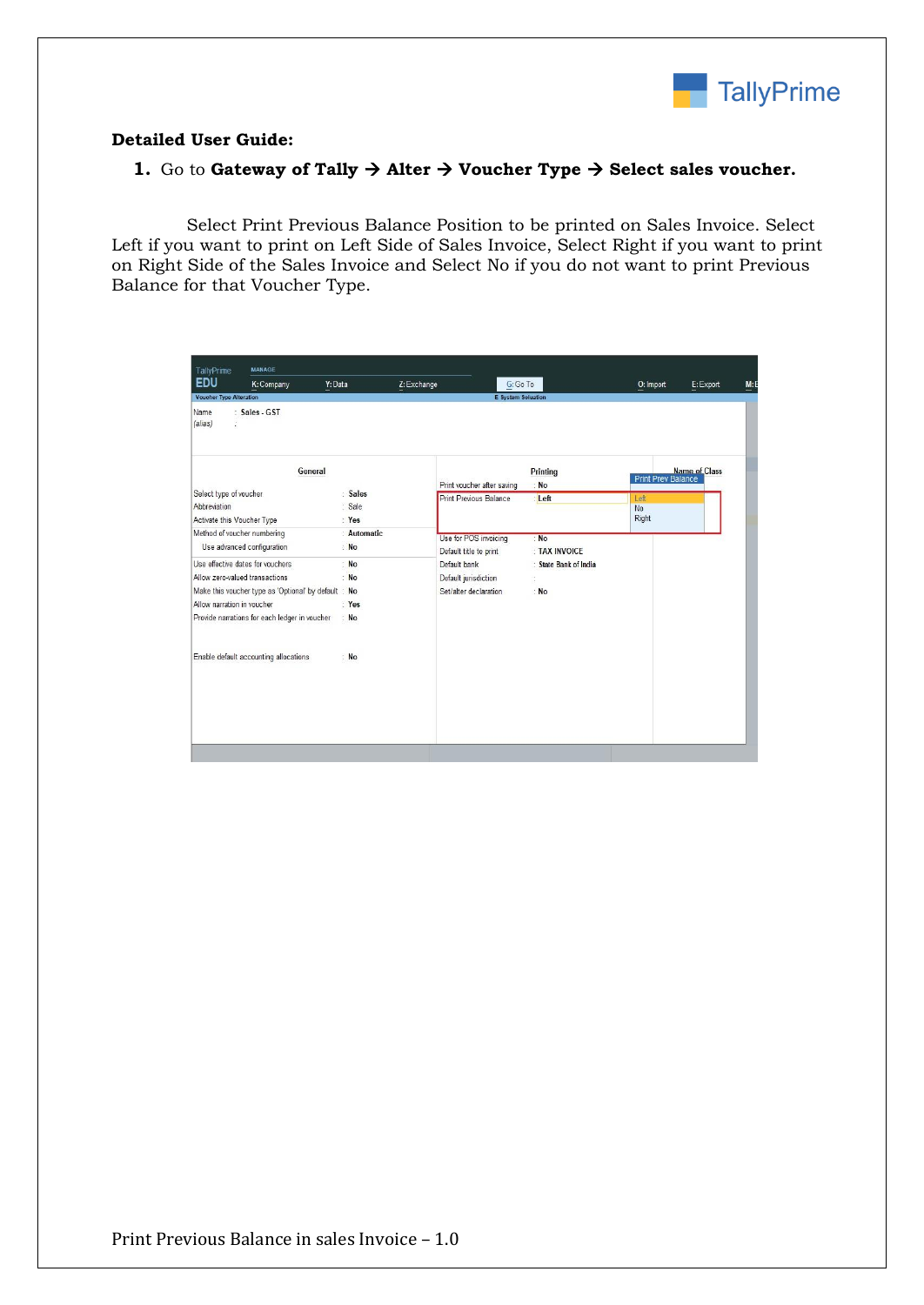

**2.** User can print with Previous Balance by setting "Yes" to "Print with Previous Balance?" in Printing configuration  $(AIt. + P).$ 

|     | G: Go To<br>Z: Exchange                      |                |                | O: Import |
|-----|----------------------------------------------|----------------|----------------|-----------|
|     | <b>E</b> System Soluation                    |                |                |           |
|     | <b>Print Configuration</b>                   |                |                |           |
|     |                                              |                |                |           |
|     | <b>List of Configurations</b>                |                |                |           |
|     |                                              |                |                |           |
|     |                                              |                | Show More      |           |
|     | <b>Voucher Details</b>                       |                |                |           |
|     | <b>Print With Previus Balance</b>            | Yes            |                |           |
|     | Use Simple Invoice format                    | <b>No</b>      |                |           |
|     | Show Customer's Seal and Signature           | N <sub>o</sub> |                |           |
|     | Show Serial No.                              | <b>Yes</b>     |                |           |
|     | Show Quantity                                | Yes            |                |           |
|     | Show Quantity with Alternate Unit            | <b>Yes</b>     |                |           |
|     | Show Alternate Unit in separate column       | N <sub>o</sub> |                |           |
| PE  | <b>Show Actual Quantity</b>                  | No.            |                |           |
|     | Show Rate                                    | <b>Yes</b>     |                |           |
| Til | Show Discount %                              | Yes            |                |           |
|     | Show Bill-wise details                       | No.            |                |           |
| b)  | Show Batch details                           | Yes            |                |           |
| b)  | Show Godown Name                             | No.            |                | m         |
|     | Show Godown Address                          | No.            |                | (n)       |
| ΝK  | Show Part No.                                | No             |                |           |
|     | Show Additional Descriptions for Stock Items | <b>Yes</b>     |                |           |
|     | Show Additional Descriptions for Ledgers     | No.            |                |           |
|     | Display name for Stock Items                 | Name Only      |                |           |
|     | Show Narration                               | <b>No</b>      |                |           |
|     | <b>Statutory Details</b>                     |                |                |           |
|     | Show Rate of Duty for Stock Items            | No             |                |           |
|     | Show MRP/Marginal                            | No             |                |           |
|     | Show Item-wise GST details                   | <b>No</b>      |                |           |
|     | Show GST Rate (in %)                         | <b>No</b>      |                |           |
|     | Show HSN/SAC                                 | N <sub>o</sub> |                |           |
|     | Show GST Analysis                            | Yes            |                |           |
|     | Show HSN/SAC details                         | N <sub>o</sub> |                |           |
|     | Show e-Way Bill No.                          | Yes            |                |           |
|     | Show LUT/Bond details                        | Yes            |                |           |
|     | Show Tax Invoice in Base Currency            | No.            |                |           |
|     | Show Tax Amount for Export Invoice           | Yes            |                |           |
|     | <b>Header Information</b>                    |                |                |           |
|     |                                              |                | $36 \text{ V}$ |           |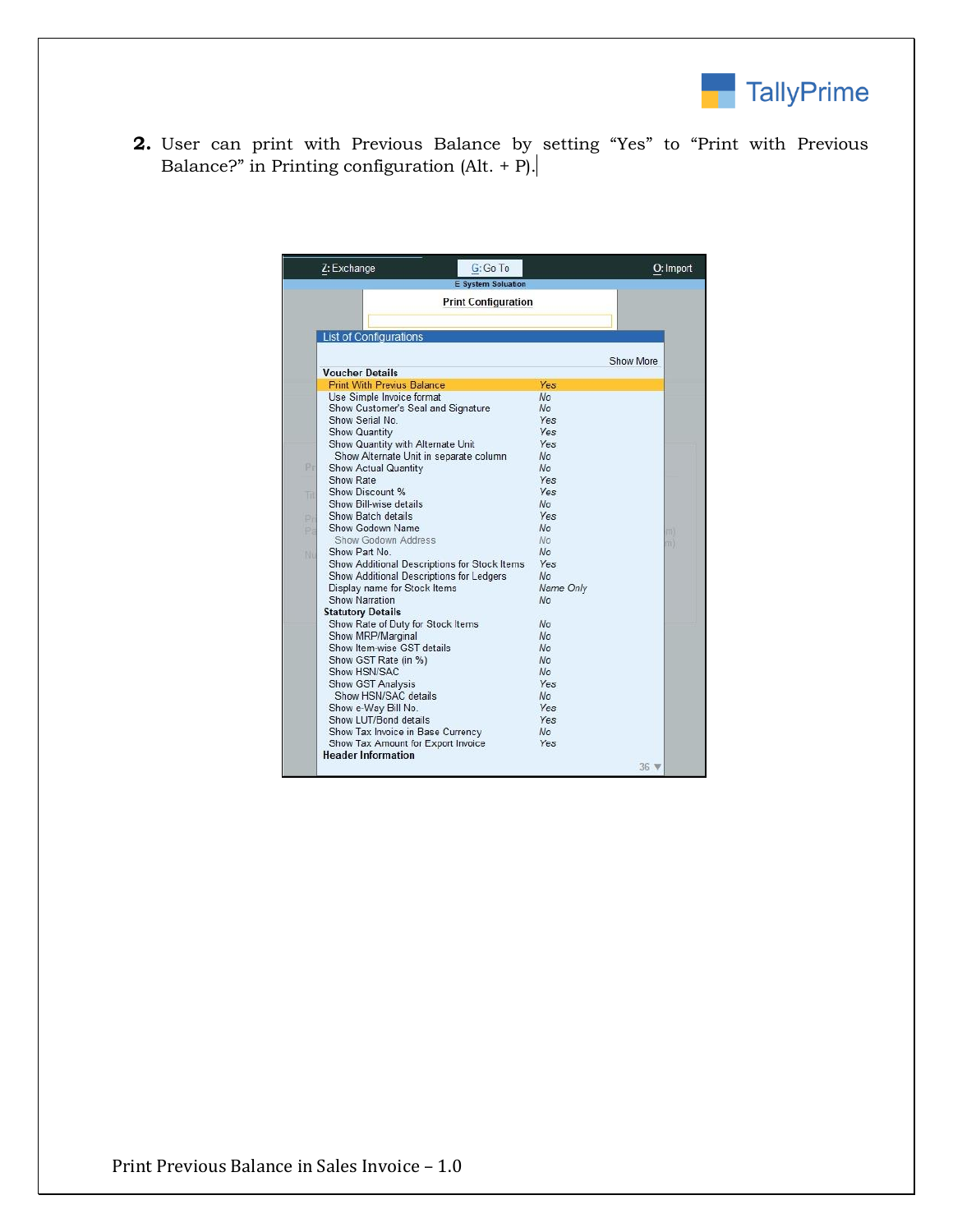

| K: Company<br>Y: Data<br>$\overline{2}$<br>$\overline{7}$<br>3<br>$\overline{\mathbf{A}}$<br>5<br>6<br>8<br><u>. համականականականականականականականականական անվանականական կազմանականականական անվանական համար համականական</u> | 10<br>9<br>CGST   | Z: Exchange<br>11 | 12<br>13               | 14                  | G: Go To                                  |                        |
|---------------------------------------------------------------------------------------------------------------------------------------------------------------------------------------------------------------------------|-------------------|-------------------|------------------------|---------------------|-------------------------------------------|------------------------|
|                                                                                                                                                                                                                           |                   |                   |                        |                     | 15<br>16                                  | 17<br>18               |
|                                                                                                                                                                                                                           |                   |                   |                        |                     |                                           |                        |
|                                                                                                                                                                                                                           |                   |                   |                        |                     |                                           | 889.20                 |
|                                                                                                                                                                                                                           | <b>SGST</b>       |                   |                        |                     |                                           | 889.20                 |
|                                                                                                                                                                                                                           |                   |                   |                        |                     |                                           |                        |
|                                                                                                                                                                                                                           |                   |                   |                        |                     |                                           |                        |
|                                                                                                                                                                                                                           |                   |                   |                        |                     |                                           |                        |
|                                                                                                                                                                                                                           |                   |                   |                        |                     |                                           |                        |
|                                                                                                                                                                                                                           |                   |                   |                        |                     |                                           |                        |
|                                                                                                                                                                                                                           |                   |                   |                        |                     |                                           |                        |
|                                                                                                                                                                                                                           |                   |                   |                        |                     |                                           |                        |
|                                                                                                                                                                                                                           |                   |                   |                        |                     |                                           |                        |
|                                                                                                                                                                                                                           |                   |                   |                        |                     |                                           |                        |
|                                                                                                                                                                                                                           |                   |                   |                        |                     |                                           |                        |
|                                                                                                                                                                                                                           | Total             |                   | 2 No                   |                     |                                           | ₹ 11,658.40            |
| Prev Balance<br>84,337.60 Cr                                                                                                                                                                                              |                   |                   |                        |                     |                                           |                        |
| 11,658.40 Dr<br><b>Bill Amount</b><br>72,679.20 Cr<br>Net Balance                                                                                                                                                         |                   |                   |                        |                     |                                           |                        |
| Amount Chargeable (in words)                                                                                                                                                                                              |                   |                   |                        |                     |                                           | E. & O.E.              |
| INR Eleven Thous and Six Hundred Fifty Eight and Forty paise Only                                                                                                                                                         |                   |                   |                        |                     |                                           |                        |
|                                                                                                                                                                                                                           | Taxable           |                   | Central Tax            |                     | State Tax                                 | Total                  |
|                                                                                                                                                                                                                           | Value<br>9,880.00 | Rate<br>9%        | Amount<br>889.20       | Rate<br>9%          | Amount<br>889.20                          | Tax Amount<br>1,778.40 |
| Total:                                                                                                                                                                                                                    | 9,880.00          |                   | 889.20                 |                     | 889.20                                    | 1,778.40               |
| Tax Amount (in words): INR One Thousand Seven Hundred Seventy Eight and Forty paise Only                                                                                                                                  |                   |                   |                        |                     |                                           |                        |
|                                                                                                                                                                                                                           |                   |                   |                        |                     |                                           |                        |
|                                                                                                                                                                                                                           |                   |                   | Company's Bank Details |                     |                                           |                        |
|                                                                                                                                                                                                                           |                   | Bank Name         |                        | State Bank of India |                                           |                        |
| Company's PAN<br>: CMPPANANN                                                                                                                                                                                              |                   | $A/c$ No.         |                        | : 020505000287      | Branch & IFS Code: Jamnagar & ICIC0000205 |                        |
| Declaration                                                                                                                                                                                                               |                   |                   |                        |                     |                                           | for E System Soluation |
| We declare that this invoice shows the actual price of the<br>goods described and that all particulars are true and correct.                                                                                              |                   |                   |                        |                     |                                           |                        |
|                                                                                                                                                                                                                           |                   |                   |                        |                     |                                           | Authorised Signatory   |

### **Comprehensive Invoice – Left Side Printing**

Comprehensive Invoice Left side previous balance is as shown below.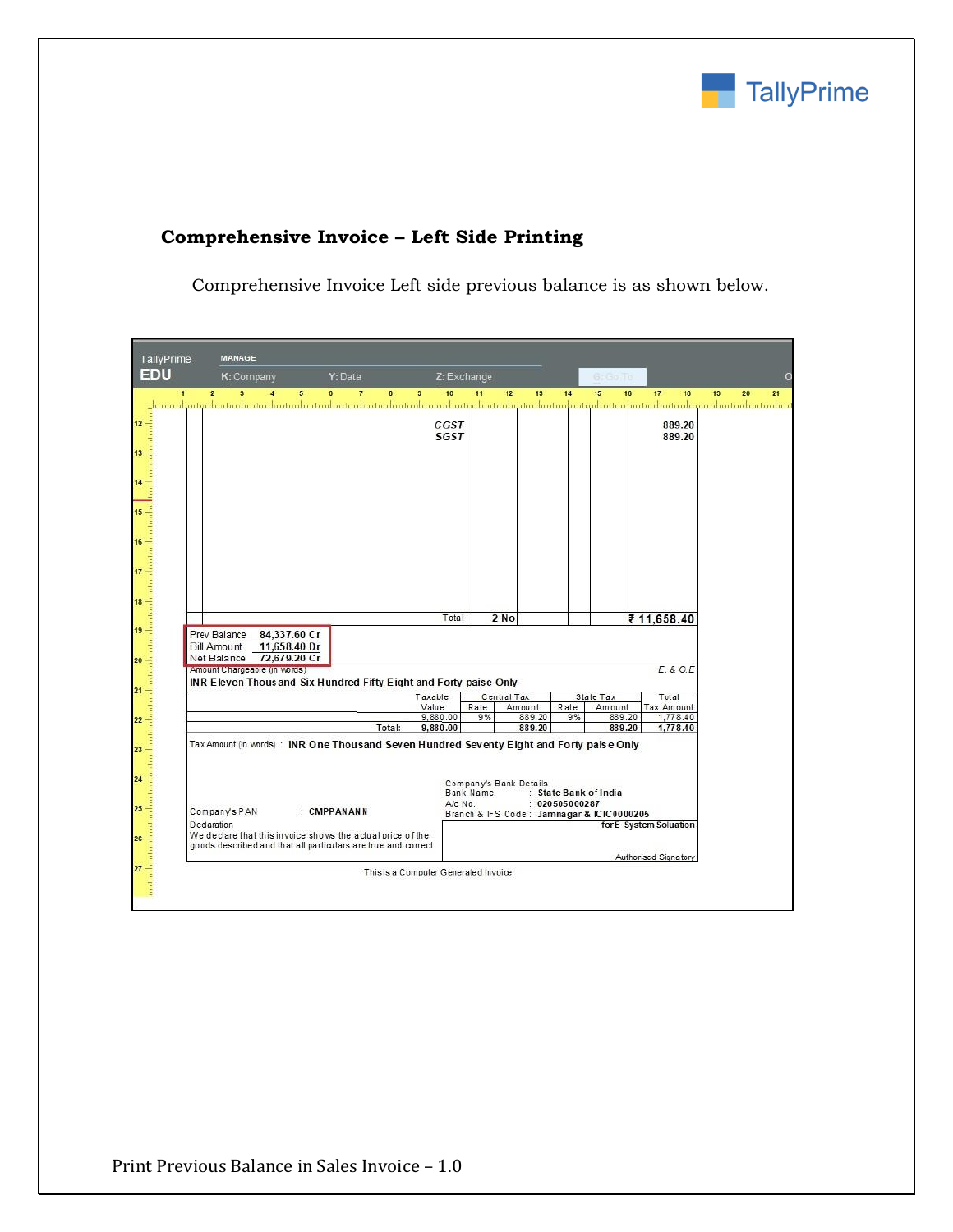

## **Comprehensive Invoice – Right Side Printing**

|             |               |                                                                                          |                                      |            |                        |                |                                           |                        | O: Import            |
|-------------|---------------|------------------------------------------------------------------------------------------|--------------------------------------|------------|------------------------|----------------|-------------------------------------------|------------------------|----------------------|
|             |               |                                                                                          |                                      |            |                        |                |                                           |                        | $\frac{1}{\sqrt{2}}$ |
|             |               |                                                                                          |                                      |            |                        |                |                                           |                        |                      |
|             |               |                                                                                          |                                      |            |                        |                |                                           |                        |                      |
|             |               |                                                                                          |                                      |            |                        |                |                                           |                        |                      |
|             |               |                                                                                          |                                      |            |                        |                |                                           |                        |                      |
|             |               |                                                                                          |                                      |            |                        |                |                                           |                        |                      |
|             |               |                                                                                          |                                      |            |                        |                |                                           |                        |                      |
|             |               |                                                                                          |                                      |            |                        |                |                                           |                        |                      |
|             |               |                                                                                          |                                      |            |                        |                |                                           |                        |                      |
|             |               |                                                                                          |                                      |            |                        |                |                                           |                        |                      |
|             |               |                                                                                          |                                      |            |                        |                |                                           |                        |                      |
|             |               |                                                                                          |                                      |            |                        |                |                                           |                        |                      |
|             |               |                                                                                          |                                      |            |                        |                |                                           |                        |                      |
|             |               |                                                                                          |                                      |            |                        |                |                                           |                        |                      |
|             |               |                                                                                          |                                      |            |                        |                |                                           |                        |                      |
|             |               |                                                                                          | Taxable                              |            | Central Tax            |                | State Tax                                 | Total                  |                      |
|             |               |                                                                                          | Value<br>9,880.00                    | Rate<br>9% | Amount<br>889.20       | Rate<br>9%     | Amount<br>889.20                          | Tax Amount<br>1,778.40 |                      |
|             |               | Total:                                                                                   | 9,880.00                             |            | 889.20                 |                | 889.20                                    | 1,778.40               |                      |
|             |               | Tax Amount (in words): INR One Thousand Seven Hundred Seventy Eight and Forty paise Only |                                      |            |                        |                |                                           |                        |                      |
|             |               |                                                                                          |                                      | Bank Name  | Company's Bank Details |                | : State Bank of India                     |                        |                      |
|             | Company's PAN | : CMPPANANN                                                                              |                                      | $A/c$ No.  |                        | : 020505000287 | Branch & IFS Code: Jamnagar & ICIC0000205 |                        |                      |
| Declaration |               | We declare that this invoice shows the actual price of the                               |                                      |            |                        |                |                                           | for E System Soluation |                      |
|             |               | goods described and that all particulars are true and correct.                           |                                      |            |                        |                |                                           | Authorised Signatory   |                      |
|             |               |                                                                                          | This is a Computer Generated Invoice |            |                        |                |                                           |                        |                      |
|             |               |                                                                                          |                                      |            |                        |                |                                           |                        |                      |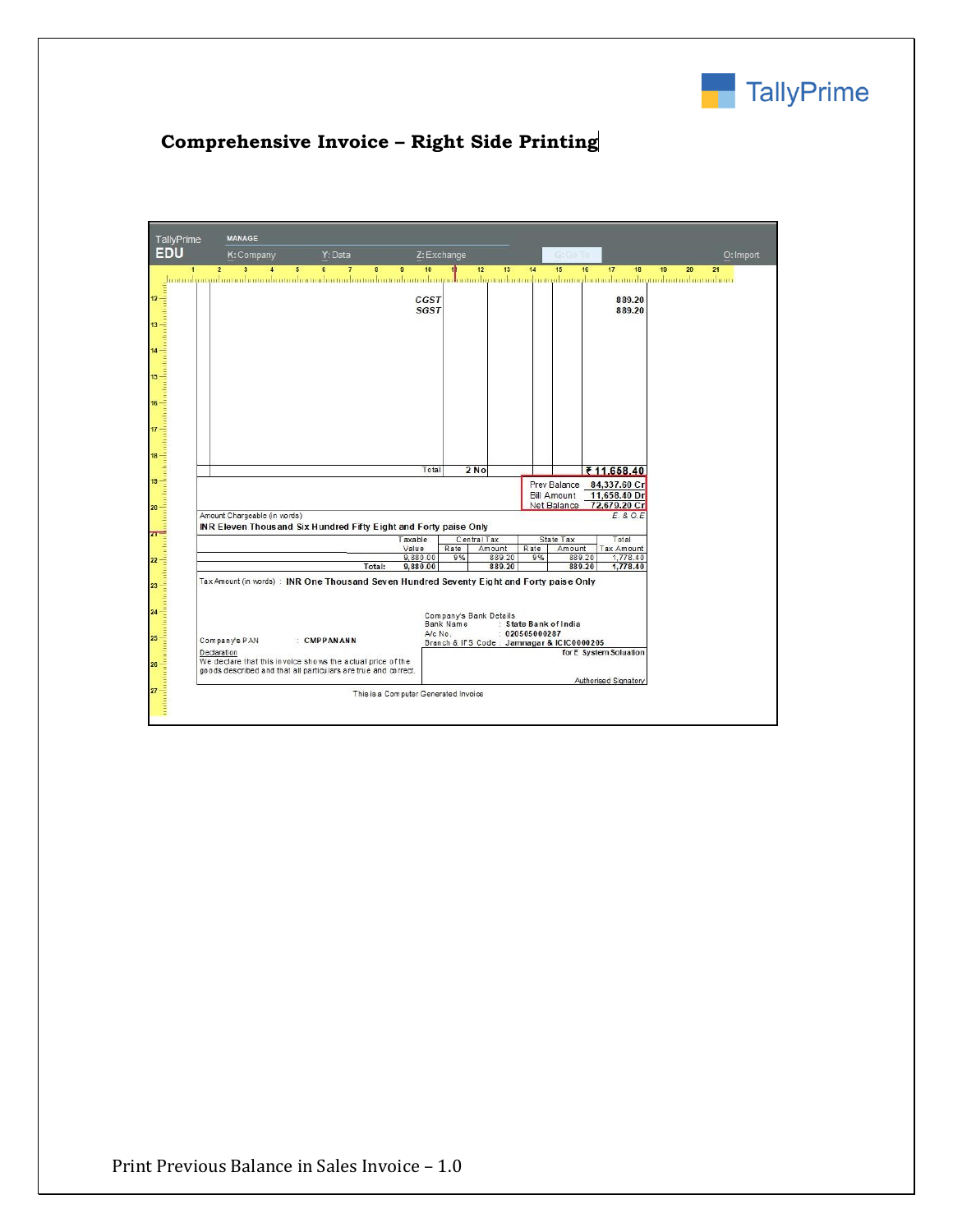

| TallyPrime | <b>MANAGE</b>                                                                                                            |                              |        |                      |                  |                                           |              |                       |                        |    |
|------------|--------------------------------------------------------------------------------------------------------------------------|------------------------------|--------|----------------------|------------------|-------------------------------------------|--------------|-----------------------|------------------------|----|
| <b>EDU</b> | K: Company                                                                                                               | Y: Data                      |        |                      | Z: Exchange      |                                           |              |                       |                        |    |
| 4          | $\overline{2}$<br>$\overline{\mathbf{3}}$<br>$\overline{\mathbf{4}}$                                                     | $\overline{7}$<br>5<br>6     | 8      | 9<br>10              | 11               | 12<br>13                                  | 14           | 15<br>16              | 17<br>18               | 19 |
|            | __intinilyatyihattalyggygyjtyjtadaatabataaliataaliatadaatadaataaliataaliataaliataaliatadaataaliataaliataaliataaliataalia |                              |        |                      |                  |                                           |              |                       |                        |    |
|            |                                                                                                                          |                              |        |                      |                  |                                           |              |                       |                        |    |
|            |                                                                                                                          |                              |        | CGST<br><b>SGST</b>  |                  |                                           |              |                       | 889.20<br>889.20       |    |
|            |                                                                                                                          |                              |        |                      |                  |                                           |              |                       |                        |    |
|            |                                                                                                                          |                              |        |                      |                  |                                           |              |                       |                        |    |
|            |                                                                                                                          |                              |        |                      |                  |                                           |              |                       |                        |    |
|            |                                                                                                                          |                              |        |                      |                  |                                           |              |                       |                        |    |
|            |                                                                                                                          |                              |        |                      |                  |                                           |              |                       |                        |    |
|            |                                                                                                                          |                              |        |                      |                  |                                           |              |                       |                        |    |
|            |                                                                                                                          |                              |        |                      |                  |                                           |              |                       |                        |    |
|            |                                                                                                                          |                              |        |                      |                  |                                           |              |                       |                        |    |
|            |                                                                                                                          |                              |        |                      |                  |                                           |              |                       |                        |    |
|            |                                                                                                                          |                              |        |                      |                  |                                           |              |                       |                        |    |
|            |                                                                                                                          |                              |        |                      |                  |                                           |              |                       |                        |    |
|            |                                                                                                                          |                              |        |                      |                  |                                           |              |                       |                        |    |
|            |                                                                                                                          |                              |        | Total                |                  | 2 No                                      |              |                       | ₹ 11,658.40            |    |
|            | Prev Balance                                                                                                             | 84,337.60 Cr                 |        |                      |                  |                                           |              |                       |                        |    |
|            | <b>Bill Amount</b><br>Net Balance                                                                                        | 11,658.40 Dr<br>72,679.20 Cr |        |                      |                  |                                           |              |                       |                        |    |
|            | Amount Chargeable (in words)                                                                                             |                              |        |                      |                  |                                           |              |                       | E. & O.E.              |    |
|            | INR Eleven Thous and Six Hundred Fifty Eight and Forty paise Only                                                        |                              |        | Taxable              |                  | Central Tax                               |              | State Tax             | Total                  |    |
|            |                                                                                                                          |                              |        | Value                | Rate             | Amount                                    | Rate         | Amount                | Tax Amount             |    |
|            |                                                                                                                          |                              | Total: | 9,880.00<br>9,880.00 | 9%               | 889.20<br>889.20                          | 9%           | 889.20<br>889.20      | 1,778.40<br>1,778.40   |    |
|            | Tax Amount (in words) : INR One Thous and Seven Hundred Seventy Eight and Forty paise Only                               |                              |        |                      |                  |                                           |              |                       |                        |    |
|            | Company's PAN                                                                                                            | : CMPPANANN                  |        |                      | <b>Bank Name</b> | Company's Bank Details                    |              | : State Bank of India |                        |    |
|            |                                                                                                                          |                              |        |                      | A/c No.          |                                           | 020505000287 |                       |                        |    |
|            |                                                                                                                          |                              |        |                      |                  | Branch & IFS Code: Jamnagar & ICIC0000205 |              |                       |                        |    |
|            | Declaration<br>We declare that this invoice shows the actual price of the                                                |                              |        |                      |                  |                                           |              |                       | for E System Soluation |    |
|            | goods described and that all particulars are true and correct.                                                           |                              |        |                      |                  |                                           |              |                       |                        |    |
|            |                                                                                                                          |                              |        |                      |                  |                                           |              |                       | Authorised Signatory   |    |

## **Simple Invoice Left Side Printing**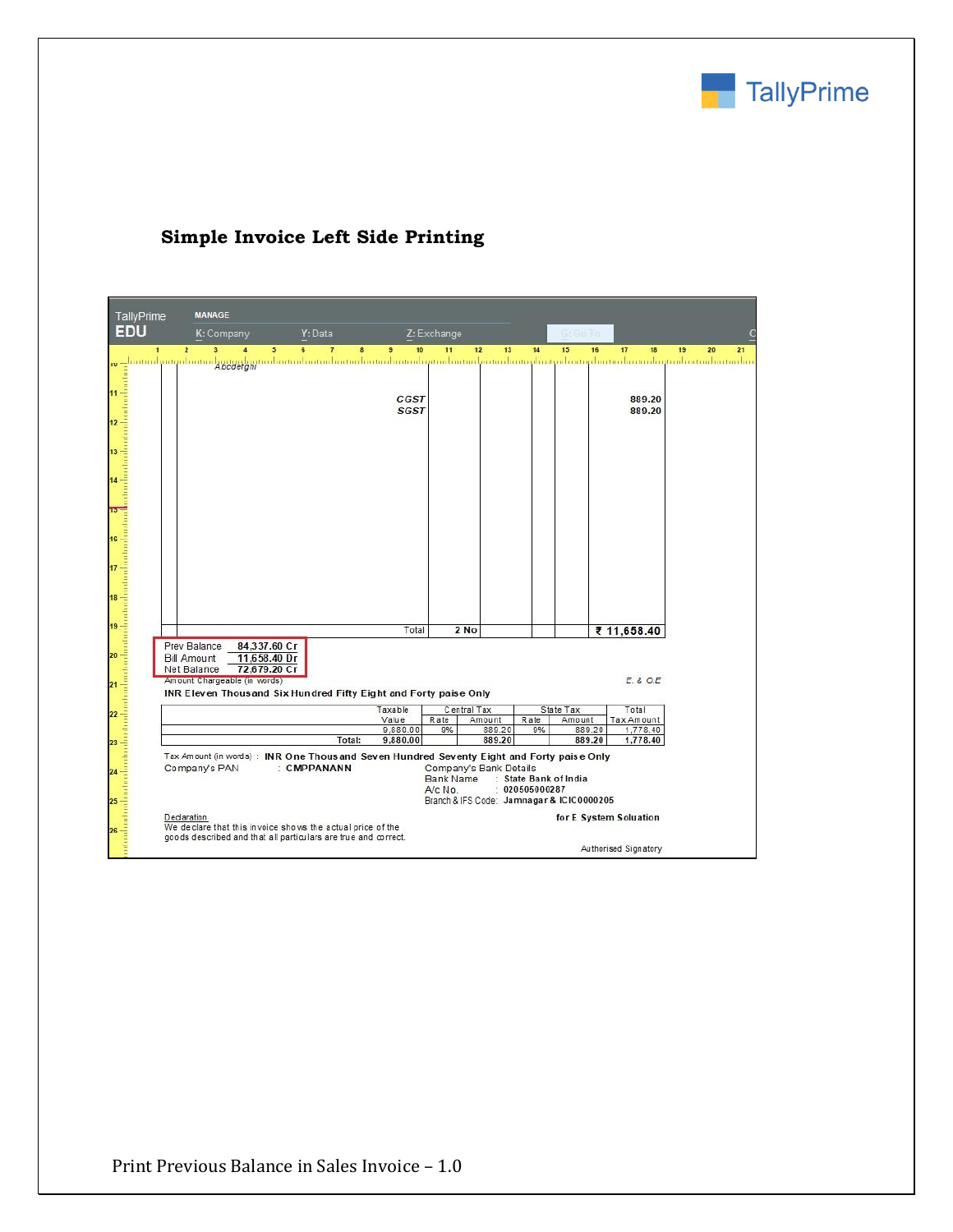

## **Simple Invoice Right Side Printing**

| TallyPrime<br><b>EDU</b> | <b>MANAGE</b>                                                                                                                                                                      | Y: Data                  |                                      |                                                                                             |                  |                                         | 610                                |                              |          |
|--------------------------|------------------------------------------------------------------------------------------------------------------------------------------------------------------------------------|--------------------------|--------------------------------------|---------------------------------------------------------------------------------------------|------------------|-----------------------------------------|------------------------------------|------------------------------|----------|
|                          | K: Company                                                                                                                                                                         |                          |                                      | Z: Exchange                                                                                 |                  |                                         |                                    |                              |          |
|                          | $\overline{2}$<br>$\overline{\mathbf{3}}$<br>4<br>5<br>شابه واستسلامه واستنسانه واستوابها وماسانه واستاموه واستسلموا ومتواسع واستسلموا ومسامعا واستسلموا ومستواسيا ورشوا واستسلموا | $\overline{7}$<br>6<br>8 | $\overline{9}$<br>10                 | 11                                                                                          | 12<br>13         | 14                                      | 15                                 | 16<br>17<br>18               | 19<br>20 |
|                          |                                                                                                                                                                                    |                          |                                      |                                                                                             |                  |                                         |                                    |                              |          |
|                          |                                                                                                                                                                                    |                          | CGST                                 |                                                                                             |                  |                                         |                                    | 889.20                       |          |
|                          |                                                                                                                                                                                    |                          | <b>SGST</b>                          |                                                                                             |                  |                                         |                                    | 889.20                       |          |
|                          |                                                                                                                                                                                    |                          |                                      |                                                                                             |                  |                                         |                                    |                              |          |
|                          |                                                                                                                                                                                    |                          |                                      |                                                                                             |                  |                                         |                                    |                              |          |
|                          |                                                                                                                                                                                    |                          |                                      |                                                                                             |                  |                                         |                                    |                              |          |
|                          |                                                                                                                                                                                    |                          |                                      |                                                                                             |                  |                                         |                                    |                              |          |
|                          |                                                                                                                                                                                    |                          |                                      |                                                                                             |                  |                                         |                                    |                              |          |
|                          |                                                                                                                                                                                    |                          |                                      |                                                                                             |                  |                                         |                                    |                              |          |
|                          |                                                                                                                                                                                    |                          |                                      |                                                                                             |                  |                                         |                                    |                              |          |
|                          |                                                                                                                                                                                    |                          |                                      |                                                                                             |                  |                                         |                                    |                              |          |
|                          |                                                                                                                                                                                    |                          |                                      |                                                                                             |                  |                                         |                                    |                              |          |
|                          |                                                                                                                                                                                    |                          |                                      |                                                                                             |                  |                                         |                                    |                              |          |
|                          |                                                                                                                                                                                    |                          |                                      |                                                                                             |                  |                                         |                                    |                              |          |
|                          |                                                                                                                                                                                    |                          |                                      |                                                                                             |                  |                                         |                                    |                              |          |
|                          |                                                                                                                                                                                    |                          |                                      |                                                                                             |                  |                                         |                                    |                              |          |
|                          |                                                                                                                                                                                    |                          | Total                                | 2 No                                                                                        |                  |                                         |                                    | ₹ 11,658.40                  |          |
|                          |                                                                                                                                                                                    |                          |                                      |                                                                                             |                  |                                         | Prev Balance<br><b>Bill Amount</b> | 84,337.60 Cr<br>11,658.40 Dr |          |
|                          |                                                                                                                                                                                    |                          |                                      |                                                                                             |                  |                                         | <b>Net Balance</b>                 | 72,679.20 Cr                 |          |
|                          | Amount Chargeable (in words)                                                                                                                                                       |                          |                                      |                                                                                             |                  |                                         |                                    | E. & O.E.                    |          |
|                          | INR Eleven Thous and Six Hundred Fifty Eight and Forty paise Only                                                                                                                  |                          |                                      |                                                                                             |                  |                                         |                                    |                              |          |
|                          |                                                                                                                                                                                    |                          | Taxable<br>Value                     | Central Tax<br>Rate                                                                         | Amount           | Rate                                    | State Tax<br>Amount                | Total<br>Tax Amount          |          |
|                          |                                                                                                                                                                                    |                          | 9,880.00                             | 9%                                                                                          | 889.20<br>889.20 | 9%                                      | 889.20<br>889.20                   | 1,778.40                     |          |
|                          |                                                                                                                                                                                    | Total:                   | 9,880.00                             |                                                                                             |                  |                                         |                                    | 1,778.40                     |          |
|                          | Tax Amount (in words) : INR One Thous and Seven Hundred Seventy Eight and Forty paise Only<br>Company's PAN                                                                        | : CMPPANANN              |                                      | Company's Bank Details<br>Bank Name<br>A/c No.<br>Branch & IFS Code: Jamnagar & ICIC0000205 |                  | : State Bank of India<br>: 020505000287 |                                    |                              |          |
|                          | Declaration                                                                                                                                                                        |                          |                                      |                                                                                             |                  |                                         |                                    | for E System Soluation       |          |
|                          | We declare that this invoice shows the actual price of the<br>goods described and that all particulars are true and correct.                                                       |                          |                                      |                                                                                             |                  |                                         |                                    |                              |          |
|                          |                                                                                                                                                                                    |                          |                                      |                                                                                             |                  |                                         |                                    | Authorised Signatory         |          |
|                          |                                                                                                                                                                                    |                          | This is a Computer Generated Invoice |                                                                                             |                  |                                         |                                    |                              |          |

Print Previous Balance in Sales Invoice – 1.0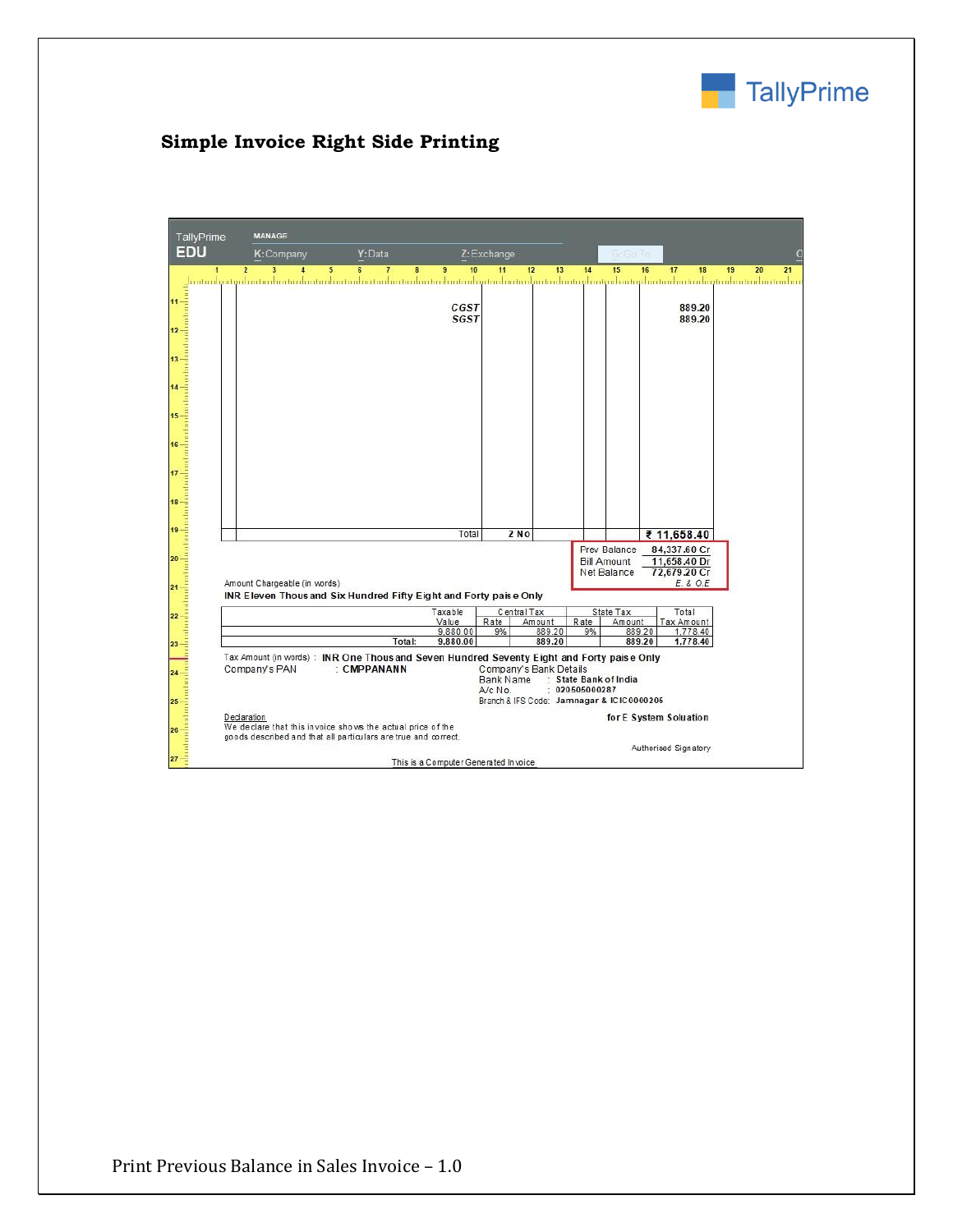

## FAQ

#### **Which version/release of TallyPrime does the add-on support?**

This add-on will work only from TallyPrime Release 1.0 onwards.

#### **How will I get support for this add-on?**

For any functional support requirements please do write to us on mail@aaplautomation.com or call us at +91-288-2713956/57/58, +91-9023726215/16, 9099908115, 9825036442.

### **If I need some enhancements / changes to be incorporated for the add-on, whom should I contact?**

Please to write to us on mail@aaplautomation.com with your additional requirements and we will revert to you in 24 hours.

#### **Will new features added be available to us?**

We offer one year availability of all support and new features free of cost. After one year, nominal subscription cost will be applicable to you to continue to get free support and updates.

#### **What will happen after one year?**

There is no fixed annual charge to be payable mandatory. However if any changes are required in our Add-On to make compatible with New Release of TallyPrime then the modification Charges will be applied.

#### **I am using a multi-site. Can I use the same Add-on for all the sites?**

No, one Add-on will work only for 1 site. You need to purchase again if you want to use the same Add-on for more sites.

#### **TDL Management screen shows errors with the Add-on. What do I do?**

Check whether the error is because of the Add-on or because of clashes between 2 TDLs (An add-on is also a TDL). In case of clashes, disable one or more TDLs and check which TDL has the error. If the Add-on has a problem, you can report it to us.